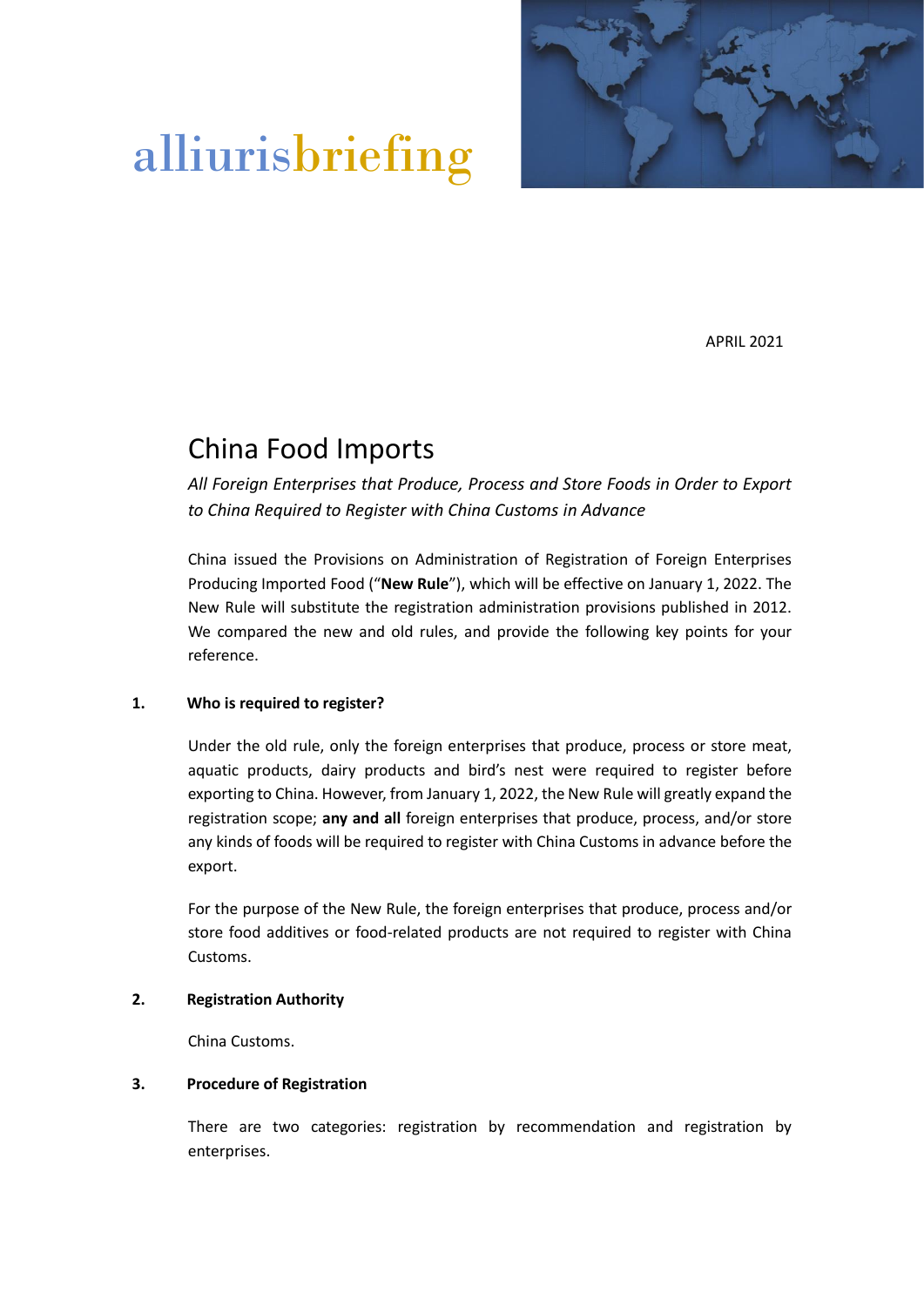## alliurisbriefing China | April 2021

#### 3.1 Registration by recommendation:

#### 3.1.1 Foods required to be registered by recommendation

As mentioned above, before the effective of the New Rule, only the foreign enterprises that produce, process or store meat, aquatic products, dairy products, and bird's nest were required to register with China Customs in advance. These enterprises cannot apply for registration by themselves only, instead, they shall be recommended by their own country/region's competent authority to China Customs for registration. From January 1, 2022, the foreign enterprises who aim to export the following foods to China must register with China Customs by recommendation:

- **Casing**
- Plant-derived food
- **Traditional Chinese medicine**
- Unroasted coffee bean and cocoa beans
- Bee products
- Special dietary foods
- Dietary supplements
- Eggs and egg products
- **Edible fats and oils**
- Bread Stuffing & Pasta
- Edible cereals
- Industrial products for grain milling and malt
- **Preserved and dehydrated** vegetables and dried beans
- **Spices**
- Nuts and seeds
- Dried fruits

#### 3.1.2 Application material

- a) Recommendation letter issued by their own country/region's competent authority;
- b) Enterprises list and their registration application;
- c) Enterprises' identity certification such as business license issued by their own country/region's competent authority;
- d) Affidavit issued by the enterprises recommended by their country/region's competent authority stating that the applicants comply with this New Rule;
- e) Examination report issued by their country/region's competent authority after the authority examines and inspects the relevant enterprises.

If necessary, China Customs may require the enterprises to submit the food safety, sanitation and protection system documents, such as the plan of the factory area, workshop and cold storage, and the process flow chart.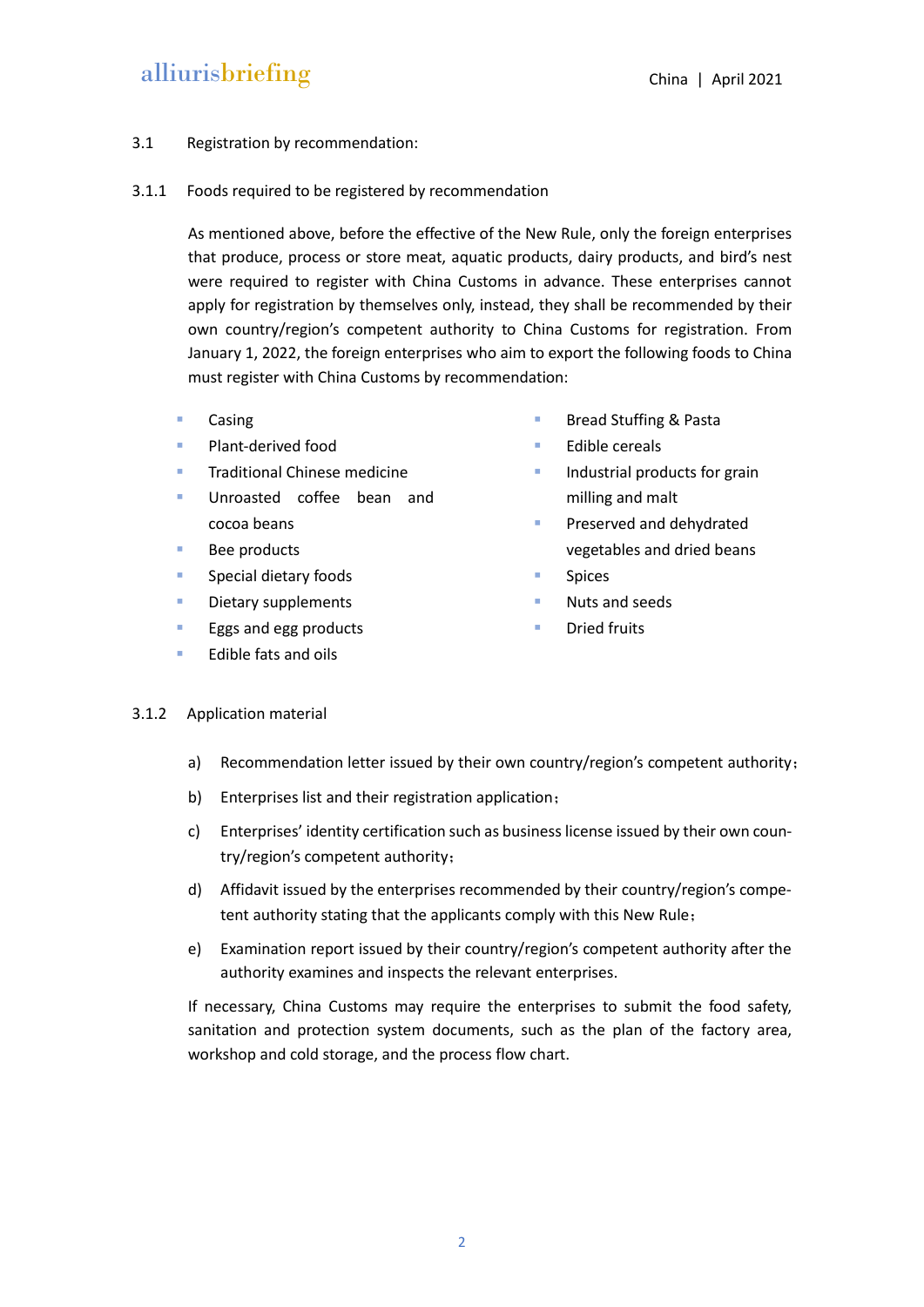#### 3.2 Registration by enterprise

Those foreign enterprises that produce, process or store foods outside the aforesaid scope shall apply for registration with China Customs independently. They must provide the following documents:

- a) Enterprise's registration application , which shall include the category of food, production type, and production ability;
- b) Food registration certificate issued by their own country/region's competent authority;
- c) Enterprise's identity certificate, for example, the business license issued by its own country/region's competent authority;
- d) Affidavit issued by the enterprises confirming that they comply with this New Rule.

The Foreign Enterprises shall be responsible for the truth, completeness and legality of the documents submitted.

#### **4. Validity Period**

The validity period of the registration is changed from 4 years to 5 years, which will be recorded on the certificate issued by China Customs.

#### **5. Material change that will revoke the registration**

Where the production address, the legal representative or the registration number issued by the enterprises' own country/region is changed, the registration with China Customs will be invalid automatically. A new registration application is required.

#### **6. New requirements on packaging**

- 6.1 It was only required that the registration number issued by China shall be shown on the outside packaging under the old rule. According to the New Rule, the registration number shall be shown on both inside and outside packaging.
- 6.2 For dietary supplements and special dietary foods, the Chinese labels must be printed on the smallest sales package. Sticker is prohibited.

#### **7. Junhou's Service**

As the New Rule will impact all the producing, processing and storage enterprises who plan to export food to China, it is strongly suggested that these enterprises shall prepare the required documents in advance and submit the application to China Customs once the New Rule comes into force. Junhou has extensive experience working with China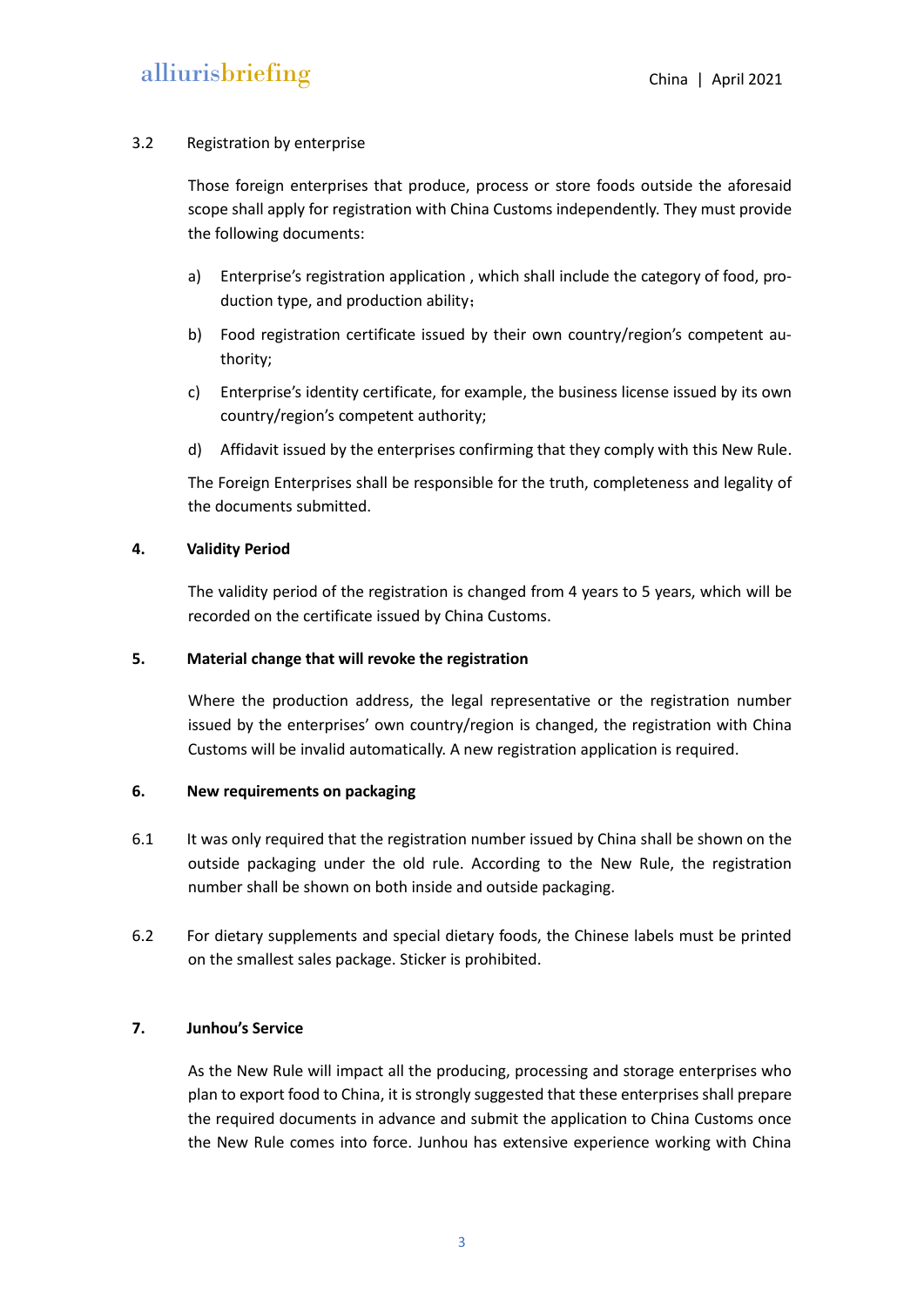# alliurisbriefing China | April 2021

Customs and can assist our members to serve your clients. It's estimated that our charge will not exceed €2000 for each registration.

If you need any further information, please contact us by **Jennifer@gdjunhou.com**.

+++

Jennifer Feng, Partner Junwei Zhou, Partner

Guangdong Junhou Law Firm 14th Floor, Industrial Bank Building, 101 Tianhe Road, Tianhe District, Guangzhou / China

Mail [jennifer@gdjunhou.com](mailto:jennifer@gdjunhou.com) Mail Zjw@gdjunhou.com

Fon 0086 - 20 85608818